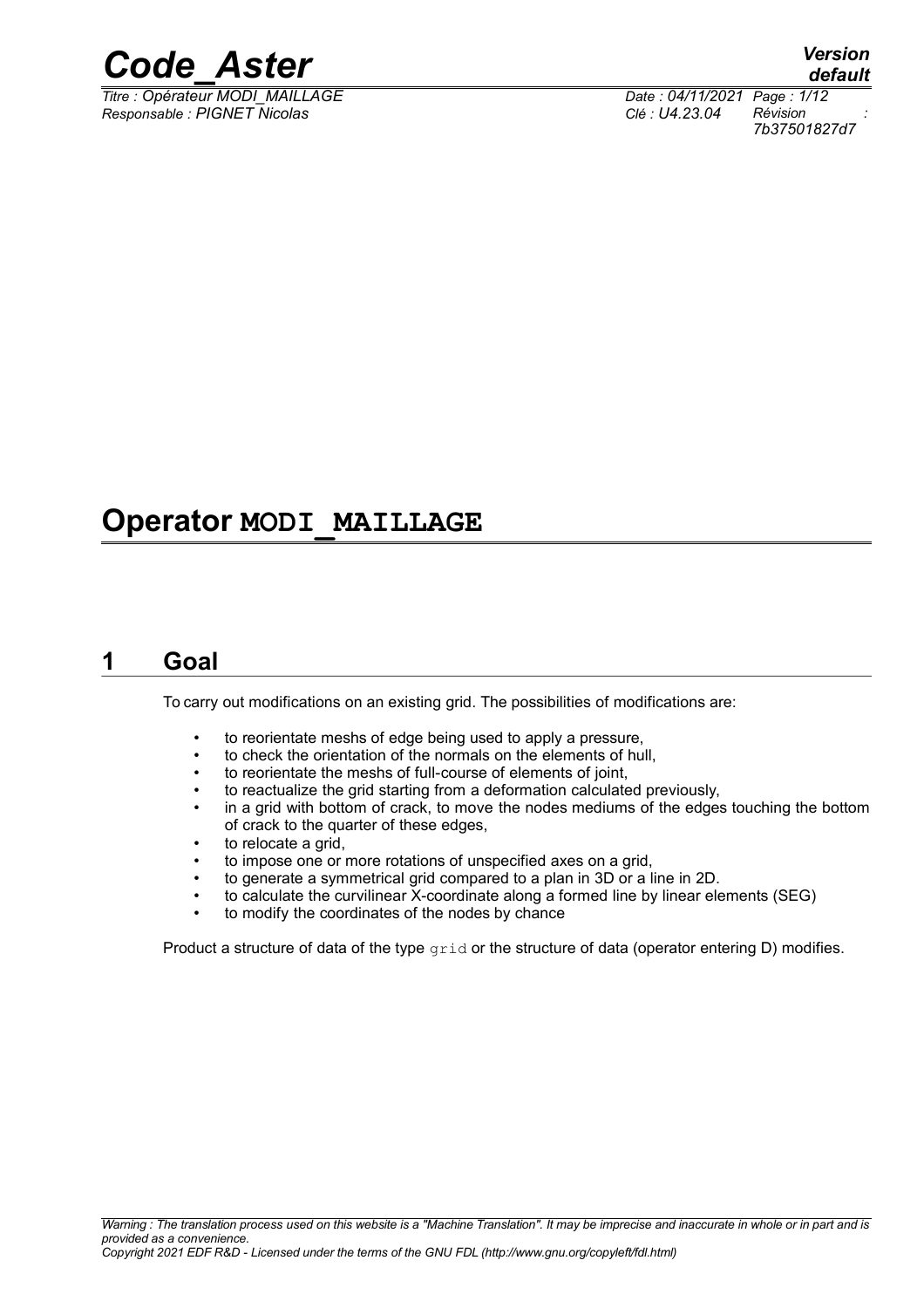## **Code Aster**

Titre : Opérateur MODI\_MAILLAGE Responsable : PIGNET Nicolas

### **Contents**

Date: 04/11/2021 Page: 2/12 Clé : U4.23.04 Révision 7b37501827d7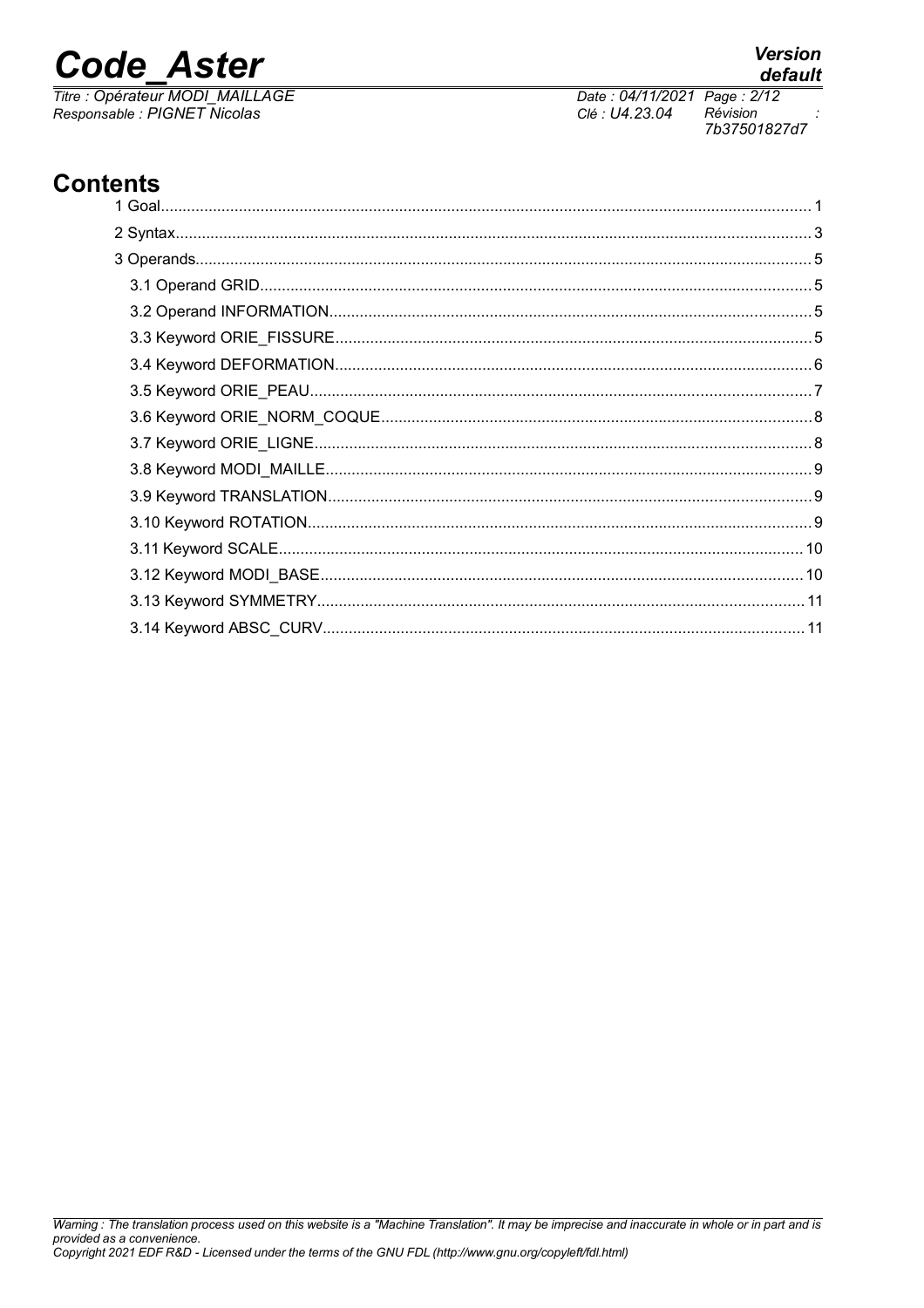*Titre : Opérateur MODI\_MAILLAGE Date : 04/11/2021 Page : 3/12 Responsable : PIGNET Nicolas Clé : U4.23.04 Révision :*

*default 7b37501827d7*

### **2 Syntax**

<span id="page-2-0"></span>netted [grid] = MODI\_MAILLAGE

| $\overline{\mathcal{L}}$ |   | $reuse = netted,$<br>$GRID = my,$<br>[grid]                                                                                                                                                                                                       |
|--------------------------|---|---------------------------------------------------------------------------------------------------------------------------------------------------------------------------------------------------------------------------------------------------|
|                          | ♦ | ORIE FISSURE = $F$ ( $\blacklozenge$ GROUP MA = 1 gm [1 gr ma]<br>$\lambda$ .                                                                                                                                                                     |
|                          | ♦ | DEFORM = $\Gamma$ ( $\blacklozenge$ OPTION = 'TRAN',<br>$\bullet$ / DEPL = depl, [cham_no]<br>$/$ RISK = epsi, $[R]$<br>$\,$ ,                                                                                                                    |
|                          | ♦ | ORIE PEAU = F ( $\bullet$ GROUP MA SKIN = lgrma, [l gr ma]<br>$\Diamond$ GROUP MA INTERN = 1 gmv), [1 gr ma]<br>$\,$ ,                                                                                                                            |
|                          | ♦ | ORIE NORM COQUE= F ( $\blacklozenge$ GROUP MA = lgrma, [lgrma]<br>$\sqrt{2}$ VECT NORM = (n1, N2, [n3]), [1 R]<br>$\Diamond$ GROUP NO= grno, [gr_no]<br>$\lambda$ ,                                                                               |
|                          | ♦ | $ORIE_LIGNE = F$ ( $\rightarrow$ GROUP_MA = $lgrma$ , $lgr_ma$ ]<br>$\begin{array}{ccc} \lozenge & \text{VECT\_TANG} = & \text{(n1, N2, [n3])}, \text{ [1_R]} \\ \lozenge & \text{GROUP\_NO=} & \text{grno}, & \text{[gr\_no]} \end{array}$<br>), |
|                          | ♦ | MODI_MAILLE = $_F$ ( $\bullet$ OPTION = 'NOEUD QUART',<br>◆ / GROUP MA FOND= lgma_fo, [l_gr_ma]<br>/ GROUP NO FOND= lgno fo, [l gr no]<br>$\,$ , $\,$                                                                                             |
|                          | ♦ | TRANSLATION = $(n1, N2, [n3])$ ,<br>[1 R]                                                                                                                                                                                                         |
|                          | ♦ | $\bullet$ POIN 1 = $(n1, N2, [n3])$ ,<br>$ROTATION = F ($<br>$[1 R]$<br>• / $P OIN^2 = (n1, N2, [n3]),$<br>$[1 R]$<br>/ $DIR = (n1, N2, [n3]),$<br>$[1 R]$<br>$\triangle$ NGLE = / has,<br>[R]<br>/ 0.7<br>[DEFECT]<br>$\,$ ,                     |
|                          | ♦ | SCALE $= n1,$<br>[R]                                                                                                                                                                                                                              |
|                          | ♦ | MODI_BASE = $_F$ ( $\rightarrow$<br>VECT $X = (n1, N2, [n3])$ ,<br>$[1 R]$<br>VECT $Y = (n1, N2, [n3]),$<br>$[1 R]$<br>$\,$ , $\,$                                                                                                                |
|                          | ♦ | SYMMETRY = $_F$ ( $\triangleleft$<br>NOT= $(n1, N2, [n3])$ ,<br>[1 R]<br>AXE $1 = (n1, N2, [n3])$ ,<br>$[1 R]$<br>$\Diamond$<br>$AXE^{-2} = (n1, N2, n3),$<br>$[1 R]$<br>$\lambda$ ,                                                              |
|                          | ♦ | ABSC CURV = $F$ ( $\bullet$ / ALL = 'YES',<br>/ $GROUP_MA = (gm1, gm2, )$ , $[1 gr_ma]$                                                                                                                                                           |

*Warning : The translation process used on this website is a "Machine Translation". It may be imprecise and inaccurate in whole or in part and is provided as a convenience. Copyright 2021 EDF R&D - Licensed under the terms of the GNU FDL (http://www.gnu.org/copyleft/fdl.html)*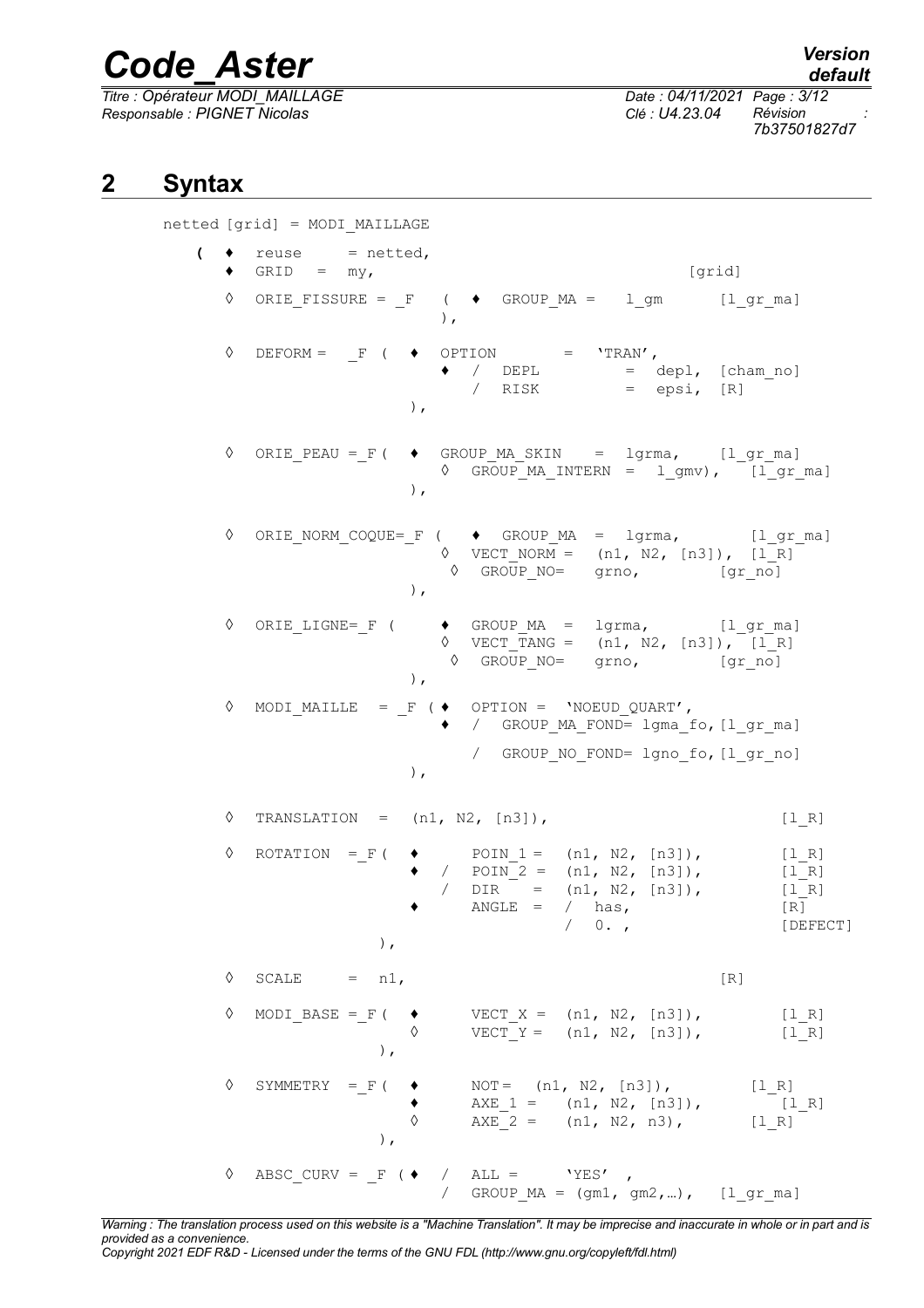*default*

 $\overline{T}$ itre : Opérateur MODI\_MAILLAGE *Responsable : PIGNET Nicolas Clé : U4.23.04 Révision :*

| Date: 04/11/2021 Page: 4/12 |              |
|-----------------------------|--------------|
| Clé : U4.23.04              | Révision     |
|                             | 7b37501827d7 |
|                             |              |

♦ GROUP\_NO\_ORIG = gnorig , [gr\_no] ),

 $\Diamond$  INFORMATION =  $/ 1$ , [DEFECT]  $/ 2,$ **)**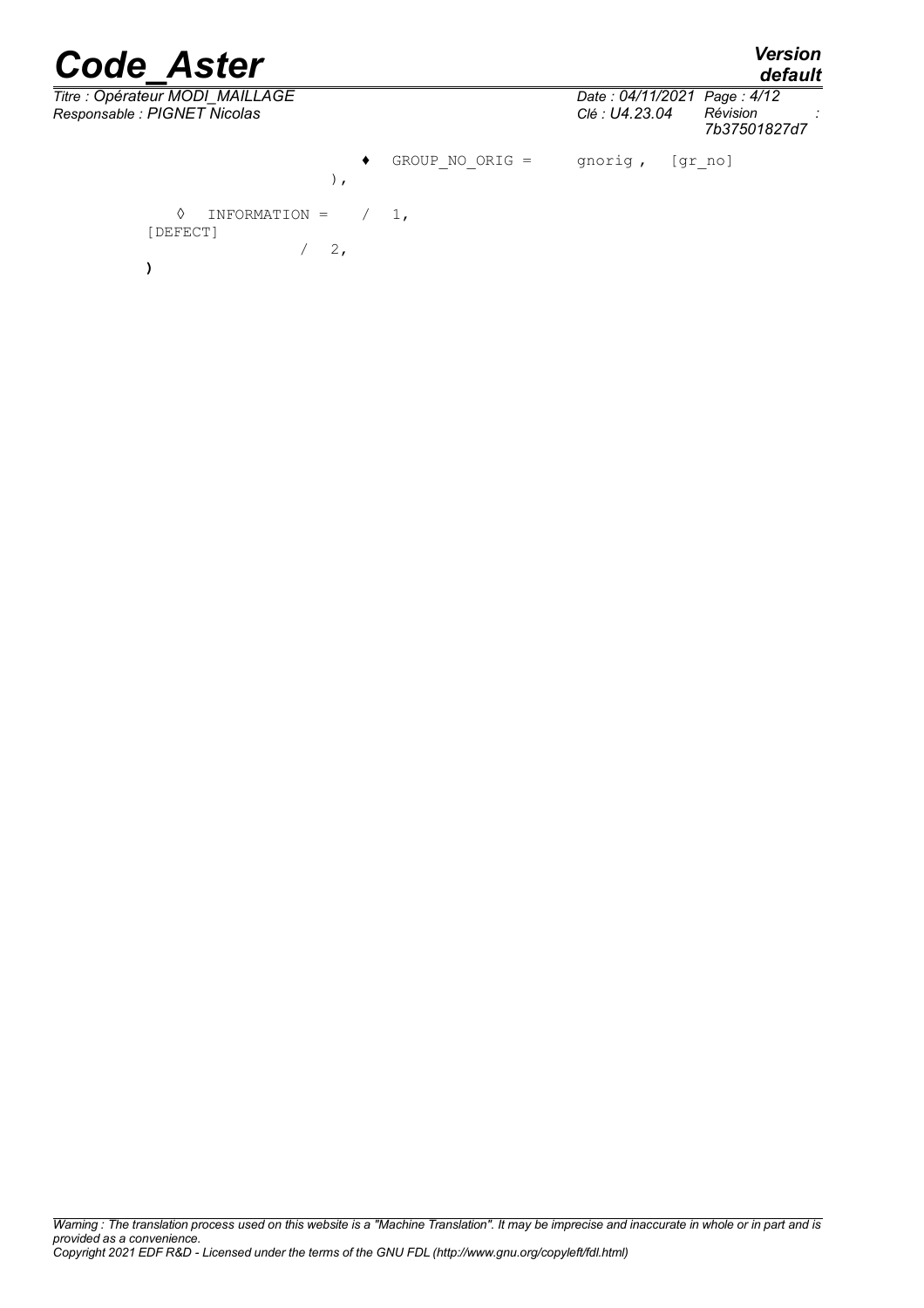*Titre : Opérateur MODI\_MAILLAGE Date : 04/11/2021 Page : 5/12 Responsable : PIGNET Nicolas Clé : U4.23.04 Révision :*

*7b37501827d7*

### <span id="page-4-3"></span>**3 Operands**

### **3.1 Operand GRID**

<span id="page-4-2"></span> $GRID = my$ ,

Grid of the type [grid] on which will amend and/or checks.

#### **Note:**

*It is possible to apply oneE modification 3D on one grid initially two-dimensional.*

### **3.2 Operand INFORMATION**

<span id="page-4-1"></span>◊ INFORMATION =

Indicate the level of impression of the results of the operator,

- $1 = no$  impression.
- $2 =$  impression of the meshs whose connectivity was modified, including the impression of old and new connectivities.

The impressions are done in the file 'MESSAGE'.

### **3.3 Keyword ORIE\_FISSURE**

<span id="page-4-0"></span>ORIE FISSURE =

This keyword is used to reorientate (if necessary) the meshs of a group forming "mono lay down" elements. It functions in 2D or 3D, with a linear or quadratic grid [Figure 3.4-a].



Currently, this keyword is used to reorientate the elements of joint and the elements of interface (modelings AXIS\_xxx, PLAN\_xxx and 3D\_xxx with xxx=JOINT or INTERFACE).

The user specifies (with the keyword GROUP MA) which are the meshs candidates with the reorientation (the "mono one sleeps").

These meshs must be "prisms" (QUAD in 2D, HEXA and PENTA in 3D).

The "transverse" direction with the layer is given in a topological way (and not according to a criterion of flatness). To be able to be reorientated, the elements of the layer must be pressed (via the bases of the prisms) on other of the same meshs dimension (2D or 3D) which do not belong to the group of the meshs to be reorientated.

That is to say the grid (2D) opposite.

One wishes to reorientate the group of the 3 meshs WITH, B and C. For the meshs With and B, the meshs of

support (with the top and the lower part) determine a nonambiguous transverse orientation (vertical).

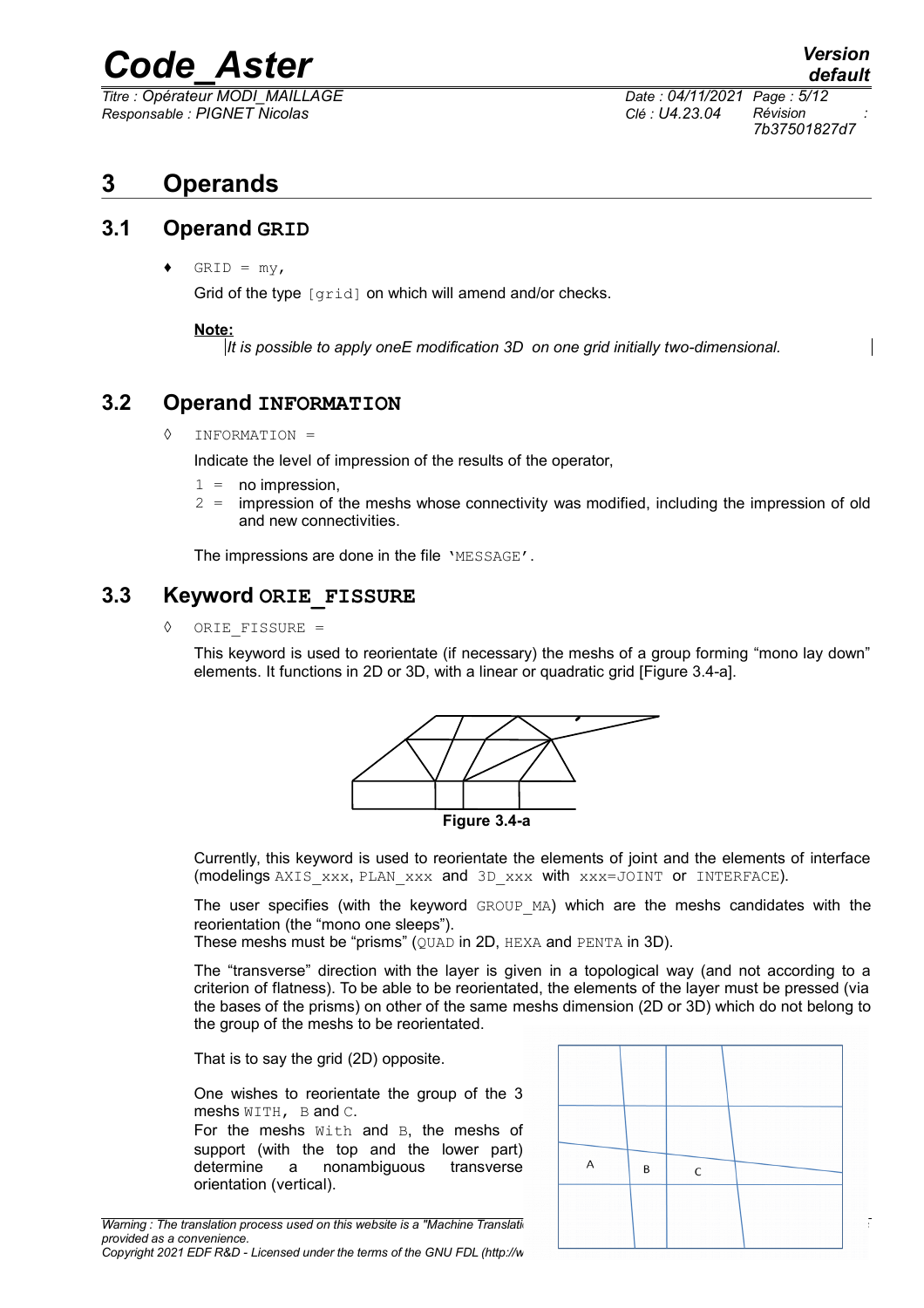*Responsable : PIGNET Nicolas Clé : U4.23.04 Révision :*

*Titre : Opérateur MODI\_MAILLAGE Date : 04/11/2021 Page : 6/12 7b37501827d7*

> On the other hand, the mesh  $\subset$  has 3 meshs of support high (, low, right-hand side) and one cannot determine the transverse direction. The algorithm of reorientation will fail.

#### **Note:**

The "reorientation" which one speaks here actually consists in modifying the definition of the connectivity of the meshs. For example, in 2D, convention is that sides 2 and 4 of the quadrangles are transverse with the layer.

GROUP  $MA= 1$  qm,

List of the groups of meshs which one wishes the checking (and possibly modification) of the orientation.

### **3.4 Keyword DEFORMATION**

<span id="page-5-0"></span>♦ DEFORM / OPTION = ' TRAN'

Option allowing to add to the initial geometry of the grid  $my$ :

- values of TRANSlation (dx, Dy  $(+$  dz in 3D)) field of displacement  $\text{dep1}$  given by the keyword DEPL ;
- Or a random quantity.

#### $DEPL = dep1$ ,

Field of displacement being used to reactualize the geometry

 $RISK = epsi,$ 

One adds to each coordinate of each node of the grid a quantity  $(delta)$  random.

This quantity is obtained by the formula:  $delta=epsi*dim*alea$  () Where:

- epsi is a number provided by the user (1.e-8 for example)
- $dim$  is the dimension of the grid in the direction concerned with the component ( $X$ , Y or Z)
- $risk$  () is a function turning over a pseudo-random number in the interval
- $[- 1.1].$

#### **Note:**

*The possibility of modifying by chance the coordinates of a grid is, a priori, a functionality of "developer". It is dangerous in certain situations: very flattened meshs (joined,…)*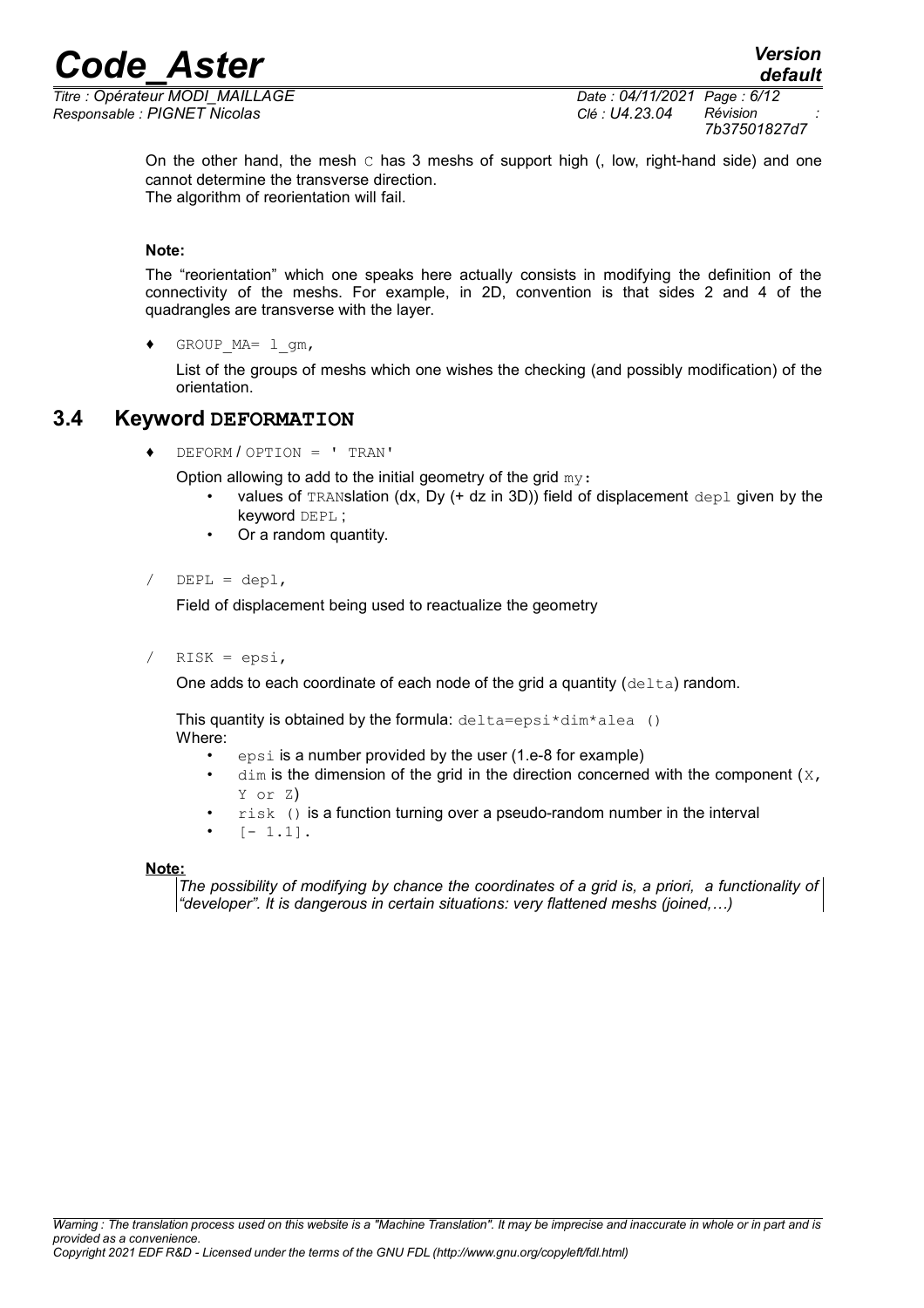*Titre : Opérateur MODI\_MAILLAGE Date : 04/11/2021 Page : 7/12 Responsable : PIGNET Nicolas Clé : U4.23.04 Révision :*

*7b37501827d7*

### **3.5 Keyword ORIE\_PEAU**

<span id="page-6-0"></span>ORIE PEAU =

This keyword serT to reorientate meshs of edge so that their normals are coherent (towards the outside of the matter). This keyword is valid for a two-dimensional study (2D) or threedimensional (3D). It is an essential precondition if, for example, one wants to apply a loading of pressure to this "skin".

♦ GROUP\_MA\_SKIN = lgrma, [l\_gr\_ma]

Groups of meshs to be reorientated.

The meshs are directed in such way that the normal is outgoing. For each mesh of edge (edge or face), one seeks the "voluminal" mesh which it "borders". One directs it in such way that its normal is direction opposed to the vector connecting its first node to the barycentre of the voluminal mesh.

It happens sometimes that the "skin" which one wishes to direct is inserted in the matter (for example, when one does a calculation for which, of the meshs is gradually added or withdrawn from the model: modeling of an excavation, or a construction by layers). The algorithm of orientation describes above fails then because one in general finds 2 meshs voluminal on both sides of the mesh of skin. One does not know then which to use to direct the mesh of skin.

For that, the optional keyword was introduced GROUP MA INTERN. This keyword makes it possible to the user to specify which are the meshs " interns " to use to direct the meshs of skin.

Example:

That is to say 1 group of mesh of skin (GPEAU) that one wants to direct with a directed normal towards outside. It should be indicated that it is the skin of the group of "voluminal" meshs GV2. One will write:

ORIE PEAU= F (GROUP MA SKIN= ' GPEAU', GROUP MA INTERN= ' GV2'),

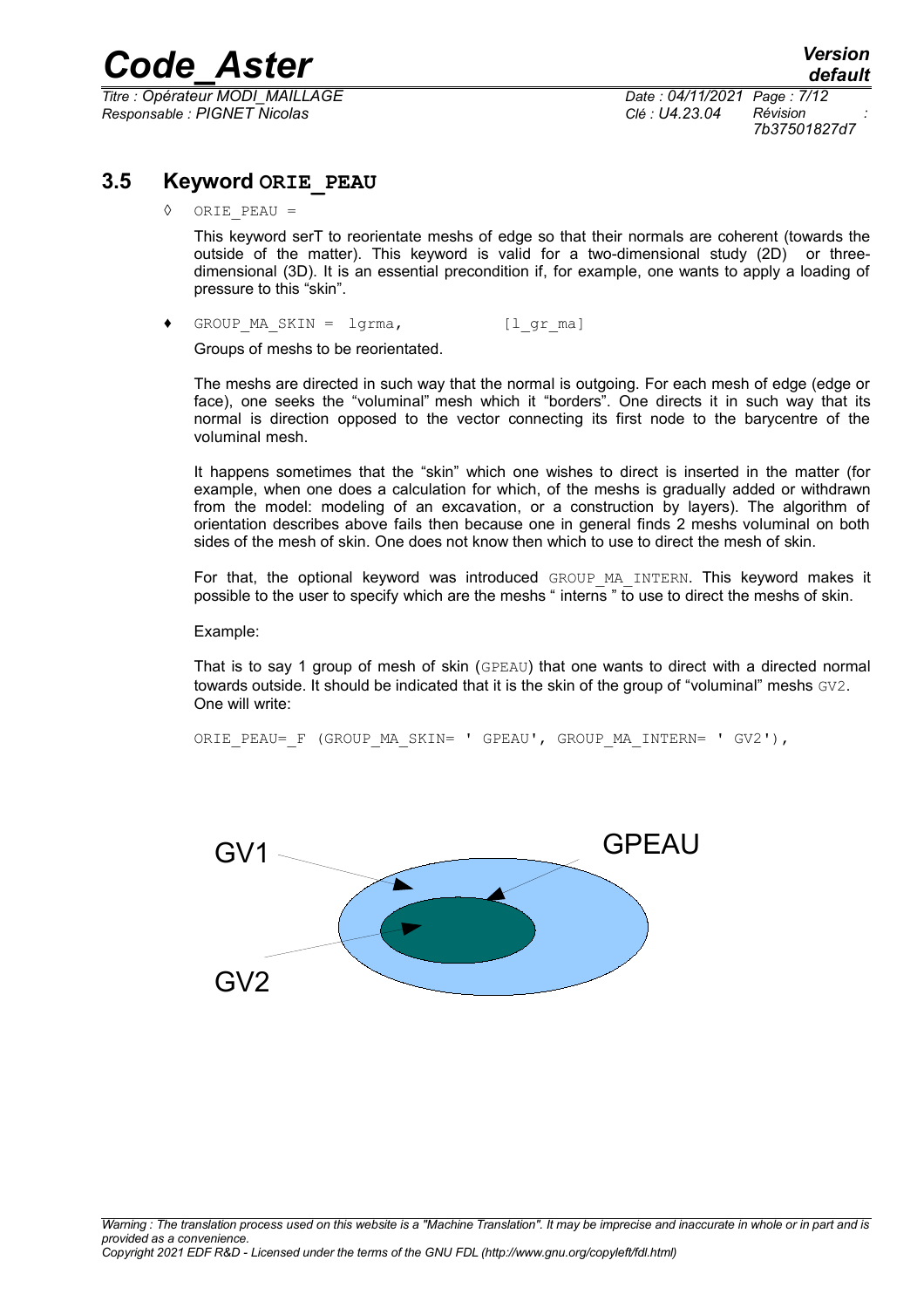*Titre : Opérateur MODI\_MAILLAGE Date : 04/11/2021 Page : 8/12 Responsable : PIGNET Nicolas Clé : U4.23.04 Révision :*

*7b37501827d7*

### **3.6 Keyword ORIE\_NORM\_COQUE**

<span id="page-7-1"></span>ORIE NORM COQUE =  $F$  (

This keyword is used to check that in a list of surface meshs (hulls), the normals are coherent between them. In the contrary case, certain meshs are reorientated.

♦ GROUP\_MA = lgrma, [l\_gr\_ma]

Surface groups of meshs to reorientate. Meshs of  $1g_{\text{rms}}$  must form a "related" group so that one can reorientate them by continuity.

One can impose the sense of direction using the keywords  $GROUP-NO/VECT-NORM$ . If it is not done, the followed orientation will be that of the 1st mesh of  $1g_{\text{rm}}$ , but it is not inevitably the 1st mesh of 1st GROUP MA ! It is thus advised always to use the keyword VECT\_NORM.

 $\sqrt{VECT}$  NORM = (n1, N2, [n3]), [l R]

nor : 2 or 3 components (according to dimension) of the normal vector. It is also necessary to specify the node support of this normal:

 $\Diamond$  GROUP NO = grno, [gr\_no]

grno must be one GROUP NO containing one node. The selected normal will be that which forms an acute angle with the vector given by VECT\_NORM.

### **3.7 Keyword ORIE\_LIGNE**

<span id="page-7-0"></span>◊ ORIE\_LIGNE = \_F (

This keyword is used to check that in a list of linear meshs (beams), the tangents are coherent between them. In the contrary case, certain meshs are reorientated.

♦ GROUP\_MA = lgrma, [l\_gr\_ma]

Groups of linear meshs to reorientate. Meshs of  $1$ grma must form a "related" group so that one can reorientate them by continuity.

One can impose the sense of direction using the keywords  $GROUP-NO/VECT-TANG$ . If it is not done, the followed orientation will be that of the 1st mesh of  $1g_{\text{L,Tma}}$ , but it is not inevitably the first mesh of the first GROUP MA ! It is thus advised always to use the keyword VECT TANG.

 $\sqrt{VECT}$  TANG = (n1, N2, [n3]), [l R]

nor : 2 or 3 components (according to dimension) of the tangent vector. It is also necessary to specify the node support of this normal:

◊ GROUP\_NO = grno, [gr\_no]

grno must be one GROUP NO containing one Nœud.

The selected tangent will be that which forms an acute angle with the vector given by VECT TANG.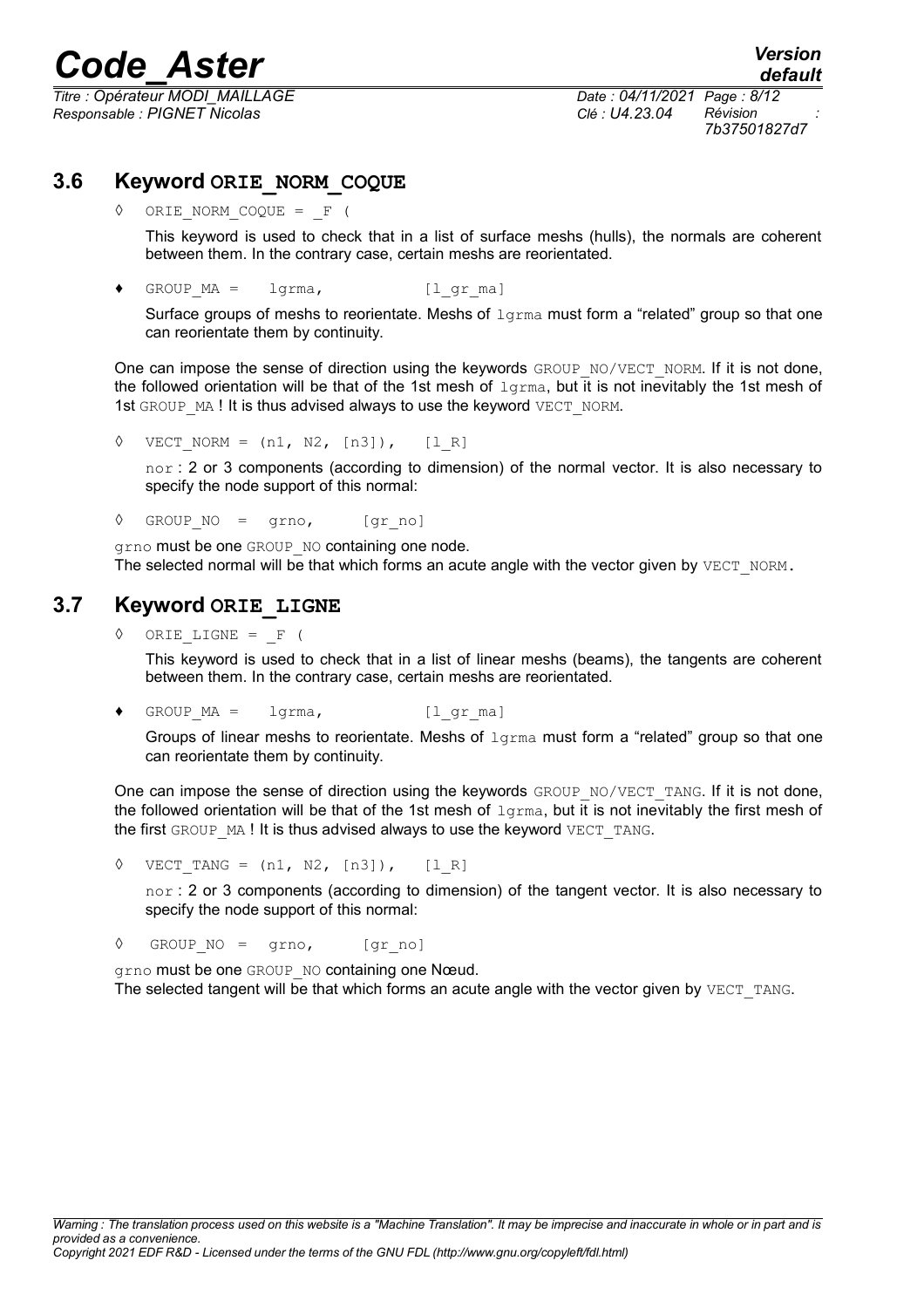*Titre : Opérateur MODI\_MAILLAGE Date : 04/11/2021 Page : 9/12 Responsable : PIGNET Nicolas Clé : U4.23.04 Révision :*

*7b37501827d7*

### **3.8 Keyword MODI\_MAILLE**

<span id="page-8-2"></span>OPTION = 'NOEUD OUART',

Activate the displacement of the nodes mediums of the edges touching the bottom of crack to the quarter of these edges (towards the bottom of crack).

- ♦ / GROUP\_MA\_FOND = lgma\_fo, [l\_gr\_ma]
	- / GROUP NO FOND = lgno fo, [lgr no]

In 2D, one returns the node of the bottom of crack (by GROUP NO\_FOND).

In 3D, one returns either the nodes of the bottom of crack, or meshs SEG3 of the bottom of crack (and not meshs of the lips of the crack or the matter meshs leaned with the bottom).

### **3.9 Keyword TRANSLATION**

#### <span id="page-8-1"></span>**Caution**

*One can combine this functionality with ROTATION , but these operations are not commutative. The translation is always carried out before rotation. One cannot combine this functionality with SYMMETRY .*

 $\Diamond$  TRANSLATION =  $(n1, N2, [n3])$ ,  $[1, R]$ 

Simple keyword for the translation of a grid following a vector.

### **3.10 Keyword ROTATION**

#### <span id="page-8-0"></span>**Caution**

*One can combine this functionality with TRANSLATION , but these operations are not commutative. On the other hand, it is not authorized to use ROTATION , MODI\_BASE and SYMMETRY at the same time. The translation is always carried out before rotation.*

◊ ROTATION =

Keyword factor for the unspecified rotation of axis of a grid.

 $POIN 1 = (nor, N2, [n3]), [l R]$ 

Coordinates of the first point to define the axis of rotation.

 $\bullet$  / POIN 2 = (nor, N2, [n3]), [l R]  $DIR = (nor, N2, [n3]), [l R]$ 

Coordinates of the second point or direction to define the axis of rotation completely.

 $ANGLE$  = has,  $[R]$ 

Swing angle expressed in degrees.

Rotation is done in the direct direction, compared to its directed axis. This axis passes by the point POIN 1 and its orientation is given, that is to say by the vector DIR, that is to say by the vector of origin POIN 1 and of end POIN 2.

Rotation is defined by: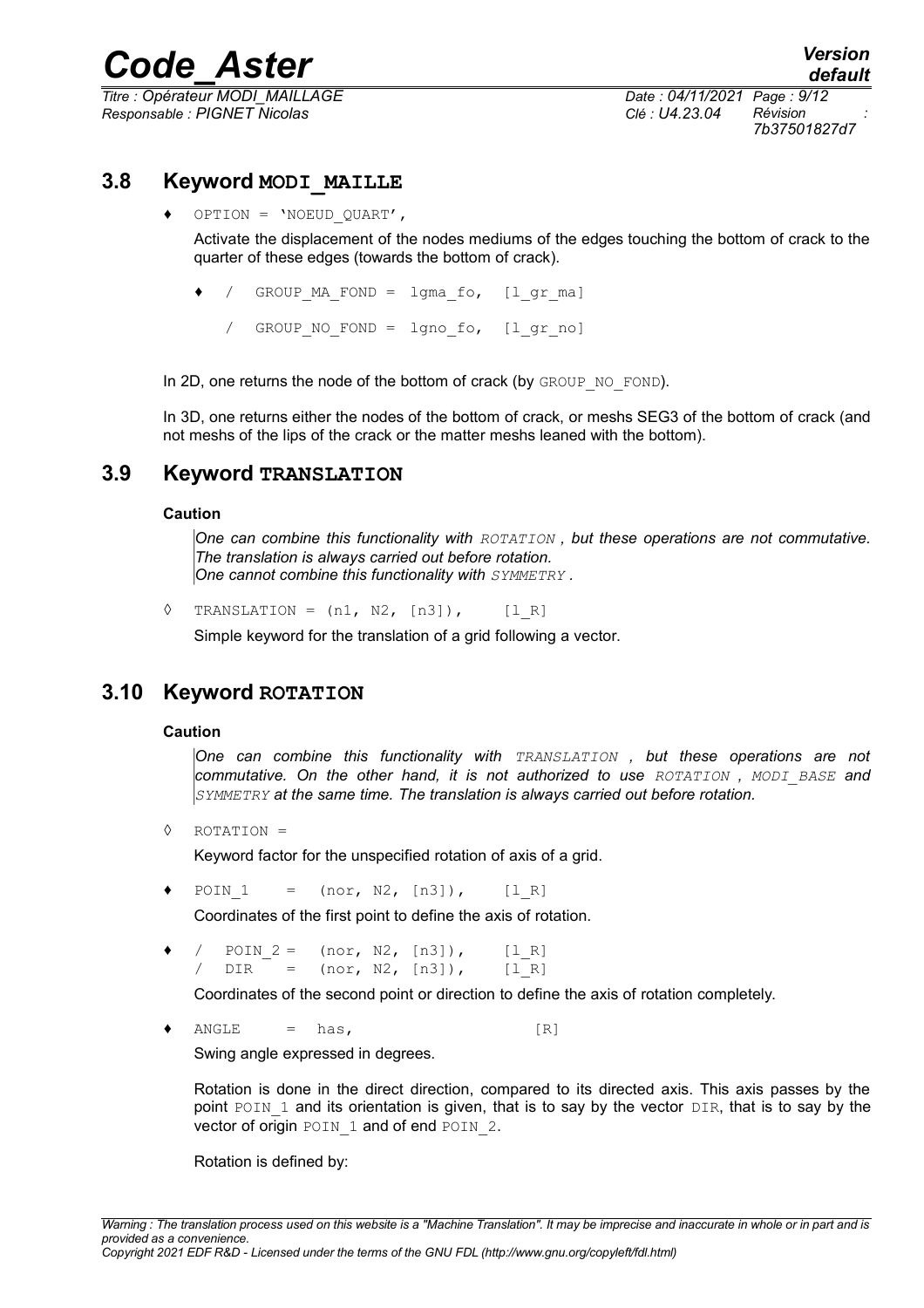*Titre : Opérateur MODI\_MAILLAGE Date : 04/11/2021 Page : 10/12 Responsable : PIGNET Nicolas Clé : U4.23.04 Révision :*

*7b37501827d7*

*default*

That is to say  $\mathbf{M}(x, y, z)$  a point of space, one imposes a rotation of angle to him  $\alpha$  (in radians) whose axis passes by  $P(px, py, pz)$  and has as a direction  $D(dx, dy, dz)$ . Then **M** becomes **M** *'* after rotation:

 $M' = P + \cos \alpha$ .  $PM + (1 - \cos \alpha)$ .  $(PM \cdot D)$ .  $D + \sin \alpha (D \wedge PM)$ 

### **3.11 Keyword SCALE**

### <span id="page-9-1"></span>**Caution**

*This functionality is usable with TRANSLATION and ROTATION . The scaling, when she is asked, is always made afterwards TRANSLATION and ROTATION. One cannot combine this functionality with SYMMETRY.*

 $\Diamond$  SCALE = n1, [R]

Simple keyword for the setting at the level of a grid according to a reality.

That is to say  $\mathbf{M}(x, y, z)$  a point of the grid, it will become, by this transformation of report  $n! : \mathbf{M}^{\prime}(n! \cdot x, n! \cdot y, n! \cdot z)$ .

### **3.12 Keyword MODI\_BASE**

#### <span id="page-9-0"></span>**Caution**

*This functionality is not authorized with ROTATION and SYMMETRY.*

◊ MODI\_BASE =

Keyword factor for the basic change in which one expresses the coordinates of a grid. The change of reference mark always takes place between 2 orthonormal bases.

 $VECT X = (n1, N2, [n3]), [l R]$ 

Coordinated first vector of the new base, unspecified standard.

 $\sqrt{VECT}Y = (n1, N2, [n3]),$  [l R]

Coordinated second vector of the new base (not used in 2D), also of unspecified standard.

In 2D, it is enough to give the axis  $VECT X$ , and *Code Aster* automatically built the second vector to define a direct orthogonal base. A test checks if  $VECT X$  is of nonworthless standard.

In 3D, it is checked that VECT  $X$  and VECT  $Y$  are of nonworthless standard and it is checked that they are orthogonal. The third vector which supplements the base is built as being the vector product of VECT  $\times$  with VECT  $\times$ . One thus makes sure construction of a direct orthogonal base.

Then, in all the cases (2D and 3D), the vectors of the base are normalized to 1, the user does not have thus to be concerned with it. There is thus finally a direct orthonormal base.

In 3D, one thus expects the data of **VECT\_X** and **VECT\_Y**, the first two vectors of the new base. Then the basic change is defined as: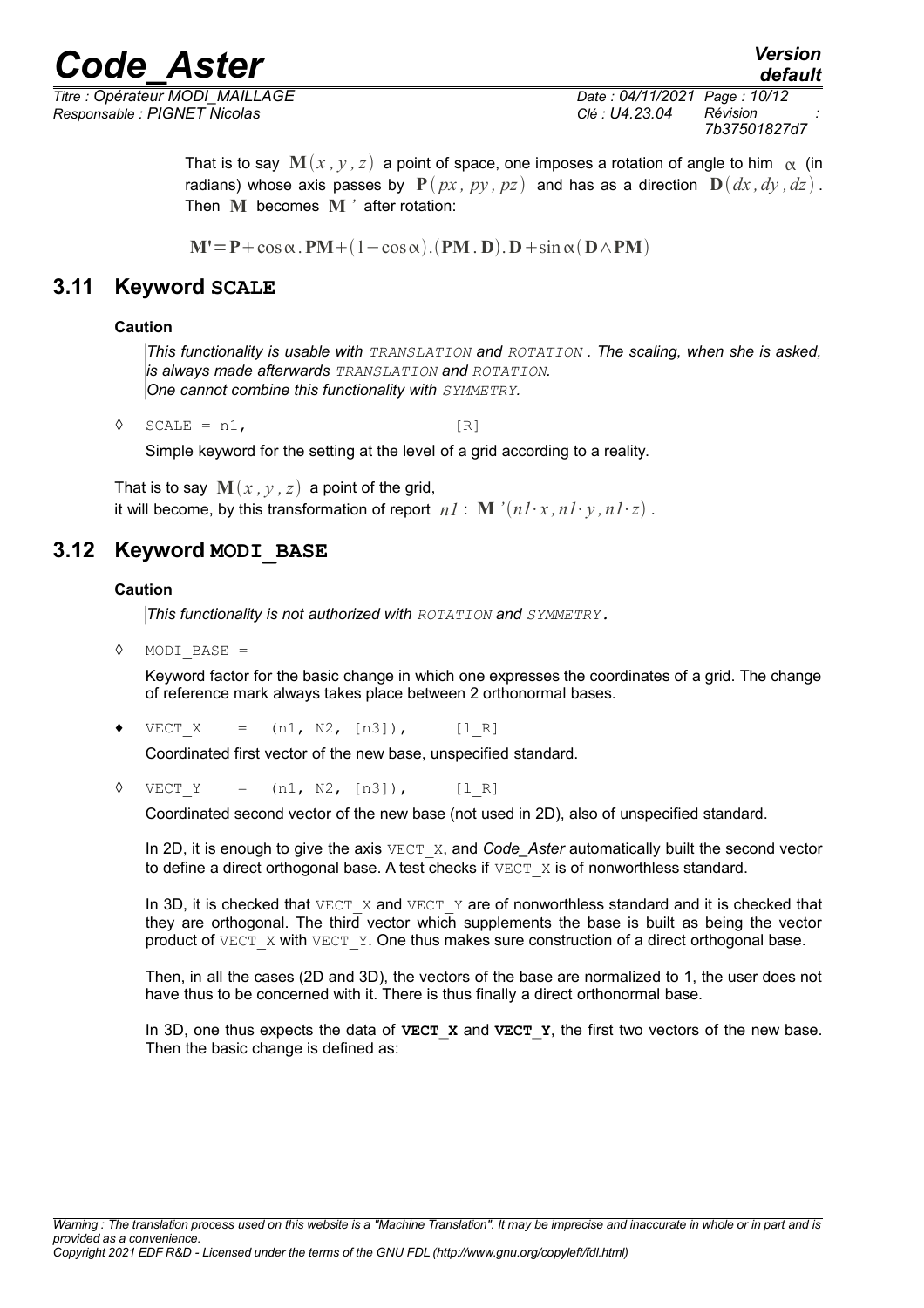*Titre : Opérateur MODI\_MAILLAGE Date : 04/11/2021 Page : 11/12 Responsable : PIGNET Nicolas Clé : U4.23.04 Révision :*

*7b37501827d7*

### **3.13 Keyword SYMMETRY**

#### <span id="page-10-1"></span>**Caution**

*One cannot combine this functionality with TRANSLATION , ROTATION , SCALE and MODI\_BASE .*

- $NOT = (n1, N2, [n3])$  [l R] Punctual coordinates pertaining to the right-hand side in 2D or the plan in 3D.
- $\triangleleft$  AXE 1 = (n1, N2, [n3]) [l R] Directing vector of the right-hand side in 2D or 1<sup>er</sup> vector allowing to describe the plan.
- $\Diamond$  AXE 2 = (n1, N2, n3) [1 R]  $2^{Nd}$  vector allowing to describe the plan.

In 2D, symmetry is done compared to a line, which is in the plan *OXY* . To define this line it is necessary to give the directing vector of the right-hand side ( $AXE_1$ ) and a point (NOT) belonging on this line.

In 3D, symmetry is done compared to a plan. To define this plan, it is necessary to give 2 vectors of the plan ( $AXE_1$ ,  $AXE_2$ ) and a point ( $NOT$ ) belonging to this plan.

In all the cases (2D or 3D), symmetry is carried out compared to a plan. In 2D, the second vector necessary to the definition of the plan is fixed at  $AXE = (0.0, 0.0, -1.0)$ .

The algebraic distance  $\delta$  between a point  $\mathbf{M}(x, y, z)$  and a plan passing by the point **Mo**  $(x_0, y_0, z_0)$  with for perpendicular vector  $V = AXE_1 \wedge AXE_2 = (a, b, c)$  is:

$$
\delta = \frac{a(x - x_0) + b(y - y_0) + c(z - z_0)}{\sqrt{a^2 + b^2 + c^2}}
$$

Coordinates of the point **M** *'* symmetrical of the point **M** compared to the plan are given by:

$$
OM' = -2 \delta \cdot \frac{V}{\|V\|} + OM
$$

### **3.14 Keyword ABSC\_CURV**

<span id="page-10-0"></span> $\Diamond$  ABSC CURV =  $F$  (...),

Calculate the curvilinear X-coordinate for the whole of the meshs SEG provided via the keywords GROUP MA or TOUT=' OUI'.

For each node of the meshs concerned, one calculates his curvilinear X-coordinate by taking account of his possible curve.

The keyword GROUP NO ORIG allows the user to choose the origin of the curvilinear Xcoordinates (the node where the X-coordinate is worthless). The origin must be one of the ends of the line on which one wants to calculate the curvilinear X-coordinate.

This option is necessary, for example, to carry out a modal calculation for a tube with external fluid and intern, when the density of the external fluid is defined according to the curvilinear Xcoordinate.